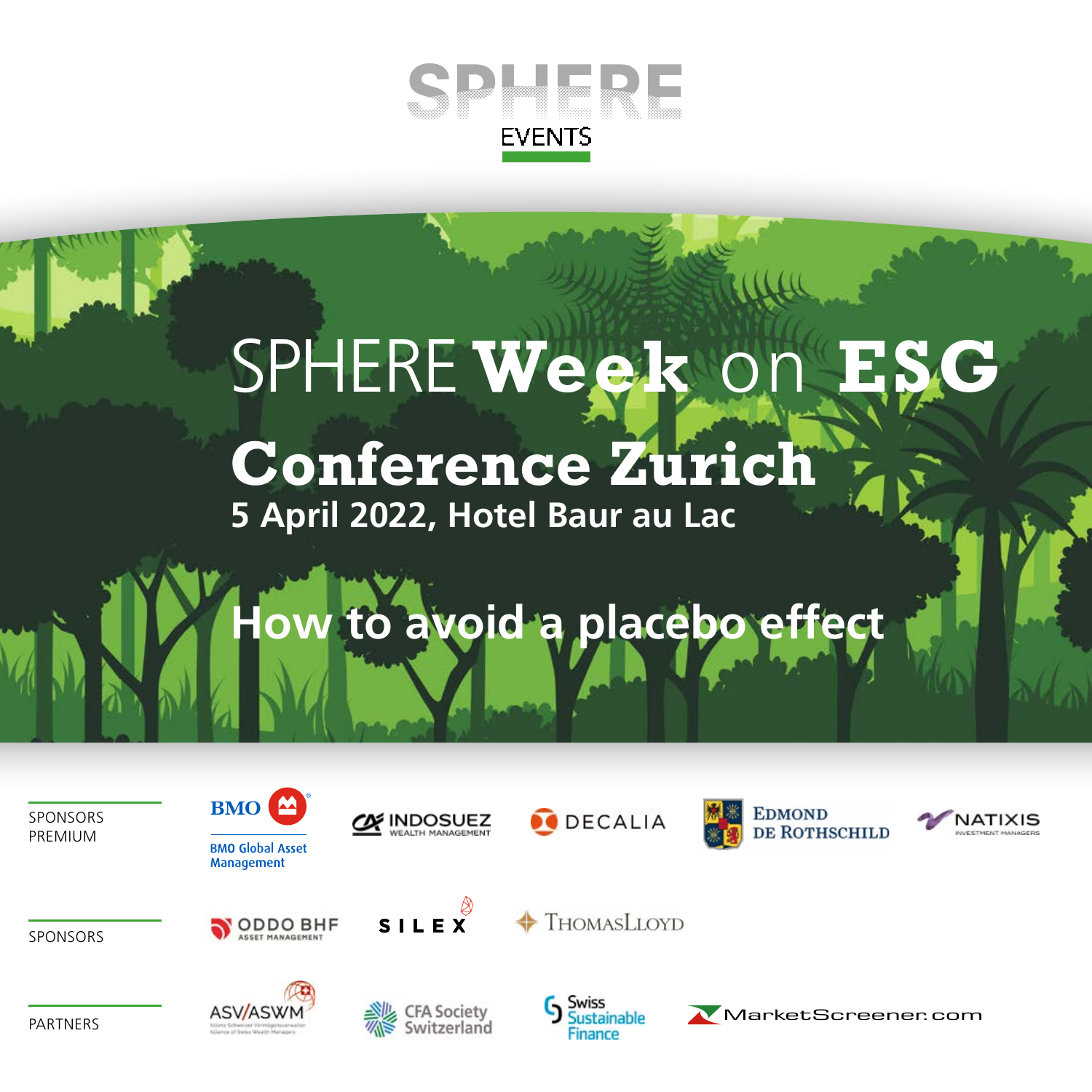### PROGRAM

- **08:30 Welcome coffee**
- 09:00 Panel discussion: Impact investing & performance **Lionel Aeschliman**, Managing Partner, Mirabaud & Cie **Dominique Habegger**, Directeur adjoint, Chief Sustainability Officer, De Pury Pictet Turrettini **Maxime Perrin**, Head of Sustainable Investment, Lombard Odier Investment Managers Moderator: **Laurent Auchlin**, Managing Partner, Anglo-Swiss Advisors
- 09:30 Engagement Plus: The challenges of Impact **Sacha El-Khoury**, Portfolio Manager, BMO Global Asset Management (EMEA)
- 09:45 Do not mix up transition & green washing **Me Céline Kohler**, Avocat à la cour, Kohler Gotzev
- 10:00 Measuring Impact at the portfolio level **Nicolas Mougeot**, Head of Global Trends and ESG Advisory, CA Indosuez Wealth Management
- 10:15 Swiss Sustainable Finance Roadmap **Katja Brunner**, Director Legal & Regulatory, SSF
- 10:30 How to maximise impact by investing in green bonds: Mirova's approach **Nelson Ribeirinho**, SRI Fixed Income, Portfolio Manager, Mirova (an affiliate of Natixis Investment Managers)

**10:45 Coffee break**

- 11:15 Can Agri-Food Tech achieve sustainable food systems transformation? **Erich Sieber**, Founder, General Partner and IC member of PeakBridge, an EDR partnership
- 11:30 Impact investing through the value chain analysis

**Alexander Roose**, Head of Equities and Co-Lead Portfolio Manager, DECALIA Sustainable SOCIETY

11:45 Panel discussion: Impact investing, the way forward

**Grégoire Haenni**, Chief Investment Officer, CPEG

**Rémi Charrier**, Global Head of Institutional Clients, European Investment Fund **Cyril Gouiffes**, Head of Impact Investing, European Investment Fund Moderator: **Elsa Floret**, Journalist, SPHERE

**12:15 Networking cocktail lunch**